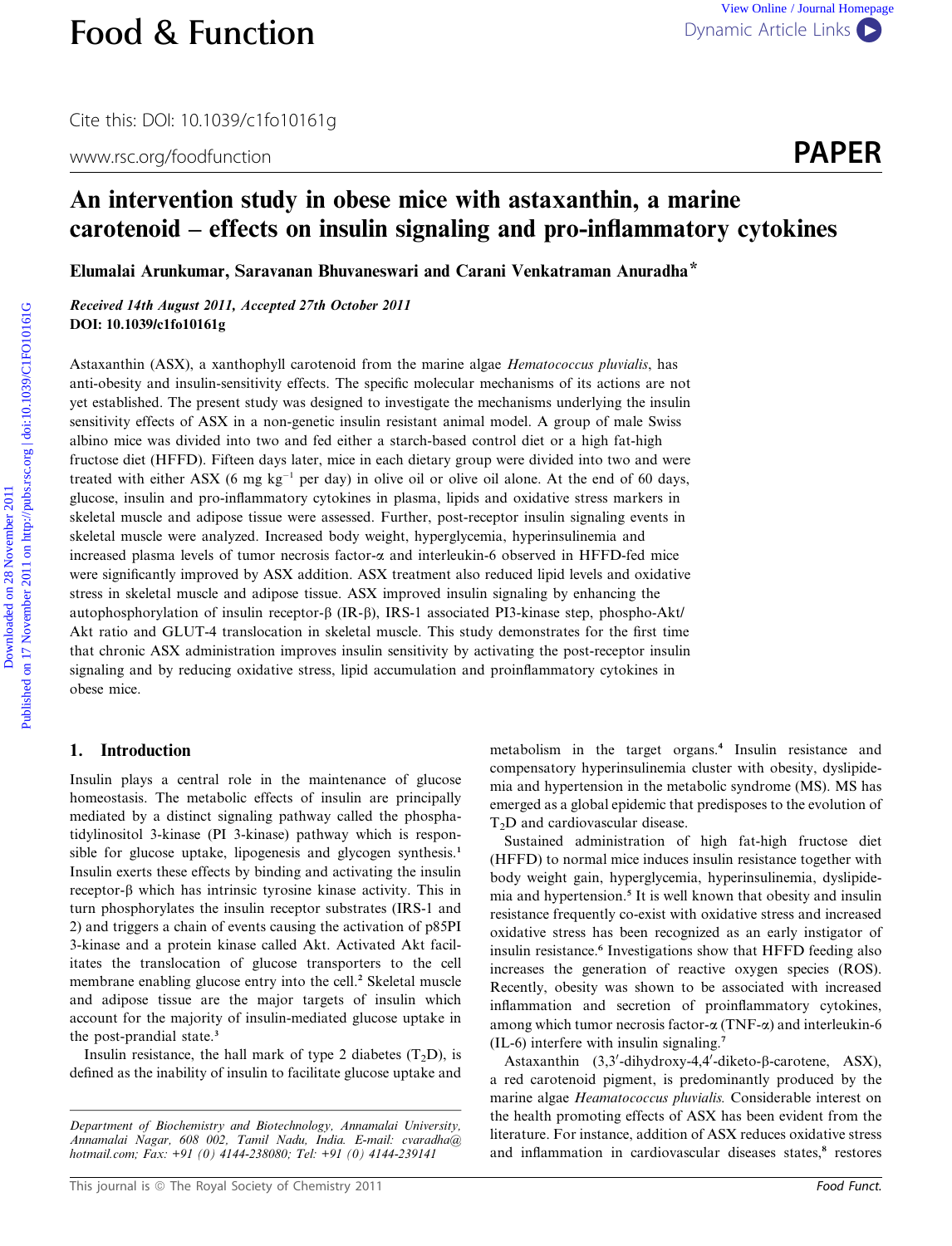blood pressure in spontaneously hypertensive rats<sup>9</sup> and increases the endurance capacity against exercise-induced fatigue in mice.<sup>10</sup> The anti-obesity effects in high fat diet-fed mice<sup>11</sup> and antihyperglycemic effects in db/db mice<sup>12</sup> have also been shown.

ASX improves whole body insulin sensitivity and insulinstimulated glucose uptake in muscle of insulin resistant animals.13,14 However, the mechanisms by which ASX improves insulin sensitivity have not been explored. To the best of our knowledge, the effect of ASX on the level of pro-inflammatory cytokines is also unexplored. Therefore, we adapted the HFFDmice as a model of obesity/dyslipidemia-induced insulin resistance and studied the effect of ASX administration on insulin sensitivity, lipid levels and oxidative stress in skeletal muscle and adipose tissue,  $TNF-\alpha$  and IL-6 levels in circulation and postreceptor insulin signaling in skeletal muscle of these mice. blood prosume in spontaneously by<br>performion and the contribution of the contribution of the figure in<br>the contribution of the figure in the figure in the figure in the figure<br>in the contribution of the figure in the figu

### 2. Materials and methods

#### 2.1. Animals and experimental design

Adult male Mus musculus albino mice of Swiss strain weighing 25–35 g were procured from and maintained in the Central Animal House, Department of Experimental Medicine, Rajah Muthiah Medical College and Hospital, Annamalai Nagar. They were individually housed under hygienic conditions (22–24  $\degree$ C) in polypropylene cages under 12 h light/12 h dark cycle. Animal care and experimental procedures were approved by the Institutional Animal Ethical Committee (IAEC), Rajah Muthiah Medical College, Annamalai Nagar. vide letter No: 591-160/ 1999/CPCSEA.

The animals received the standard pellet diet and water ad libitum.

After one week of acclimatization, the animals were divided into four groups of 6 mice each and were maintained as follows:

Group 1: CON – Animals received the control diet. Olive oil was administered (0.3 mL kg  $^{-1}$  per day orally) from day 16 for the next 45 days.

Group 2: HFFD – Animals received the HFFD. Olive oil was administered (0.3 mL  $kg^{-1}$  per day orally) from day 16 for the next 45 days.

Group 3: HFFD + ASX – Animals received the HFFD. ASX was administered (6 mg  $kg^{-1}$  per day in olive oil) from day 16 for the next 45 days.

Group 4:  $CON + ASX - Animals received the control diet.$ ASX was administered (6 mg  $kg^{-1}$  per day in olive oil) from day 16 for the next 45 days.

The high fat-high fructose diet (HFFD) consisted of the following composition, (g per 100 g) 45.0 fructose, 10.0 ground nut oil, 10.0 beef tallow, 22.5 casein, 0.3 DL-methionine, 1.2 vitamin mixture, 5.5 mineral mixture and 5.5 wheat bran. The diet was prepared every day. Fructose provided 39%, fat 40% and casein 21% of the total calories from HFFD. The standard laboratory chow consisted of  $60\%$  (w/w) starch, 22.08% (w/w) protein and 4.38% (w/w) fat. Body weight, food intake and fluid intake were measured every 3rd day for the whole experimental period.

The dosage of ASX used is based on the literature<sup>10</sup> and on our previous study.<sup>15</sup>

Fasting blood samples were collected from experimental animals on the 16th day of the experimental period for the measurement of glucose and insulin to confirm the development of insulin resistance.

#### 2.2. Sampling

On the 60th day, mice were fasted overnight before being anaesthetized with ketamine hydrochloride (30 mg  $kg^{-1}$ , i.m.) and then killed by decapitation. Blood was collected and plasma was separated by centrifugation (1500 g, 15 min, 37 °C) and used for analysis. The body was then cut open. Epididymal adipose tissue and skeletal muscle were removed quickly and rinsed in ice-cold saline. Epididymal adipose tissue was weighed. Tissue homogenate was prepared in ice-cold 0.1 M Tris-HCl buffer, pH 7.4.

#### 2.3. Plasma parameters

Plasma glucose and insulin were measured using kits obtained from Agappe Diagnostics Pvt Ltd., Kerala and Accubind Microwells, Monobind Inc, CA, USA, respectively. The levels of plasma  $TNF-\alpha$  and IL-6 were determined by ELISA using commercial kits obtained from BD Biosciences, San Jose, CA, USA and Koma Biotech, Seoul, South Korea respectively.

#### 2.4. Lipid analysis and oxidative stress markers

Lipids were extracted from epididymal adipose tissue and skeletal muscle and the levels of total cholesterol, triglycerides and free fatty acids were measured. Lipid hydroperoxides (LHP) and protein carbonyl, the activities of superoxide dismutase (SOD), catalase (CAT), glutathione peroxidase (GPX) and glutathione-S-transferase (GST) and the content of vitamins C and E and reduced glutathione (GSH) were analysed. Standard spectrophotometric methods used for analysis are outlined elsewhere.<sup>16</sup>

#### 2.5. Insulin stimulation and muscle processing

At the end of the 60 days, a set of animals  $(n = 3)$  in each group were injected 15 U  $kg^{-1}$  human recombinant insulin intraperitoneally. After 30 min, the animals were sacrificed and the skeletal muscle was removed. Proteins were extracted from the muscle samples of each group of mice. The tissue samples were homogenized in ice-cold homogenization buffer (50 mM Tris, 0.25% SDS, 150 mM NaCl, 1% NP-40, 1 mM EDTA and a protease inhibitor cocktail) and centrifuged at 1500 rpm for 10 min at  $4^{\circ}$ C. The supernatant obtained was again centrifuged at 12 000 rpm for 20 min at  $4^{\circ}$ C. The resulting supernatant was retained as the total cell lysate and the pellet obtained was resuspended in 0.5 mL of buffer and used as the membrane fraction. The protein content in the cytosolic and membrane fraction was estimated by the method of Lowry et al.<sup>17</sup>

#### 2.6. Western blotting

Samples (cytosolic and membrane fraction) containing 75 µg of protein were resolved by 8.0% sodium dodecyl sulphate PAGE, electrotransferred onto nitrocellulose membrane and incubated with anti-Akt antibody (Santa Cruz Biotechnology Inc, Santa Cruz, CA, USA), phospho-Ser<sup>473</sup>Akt antibody (Cell Signaling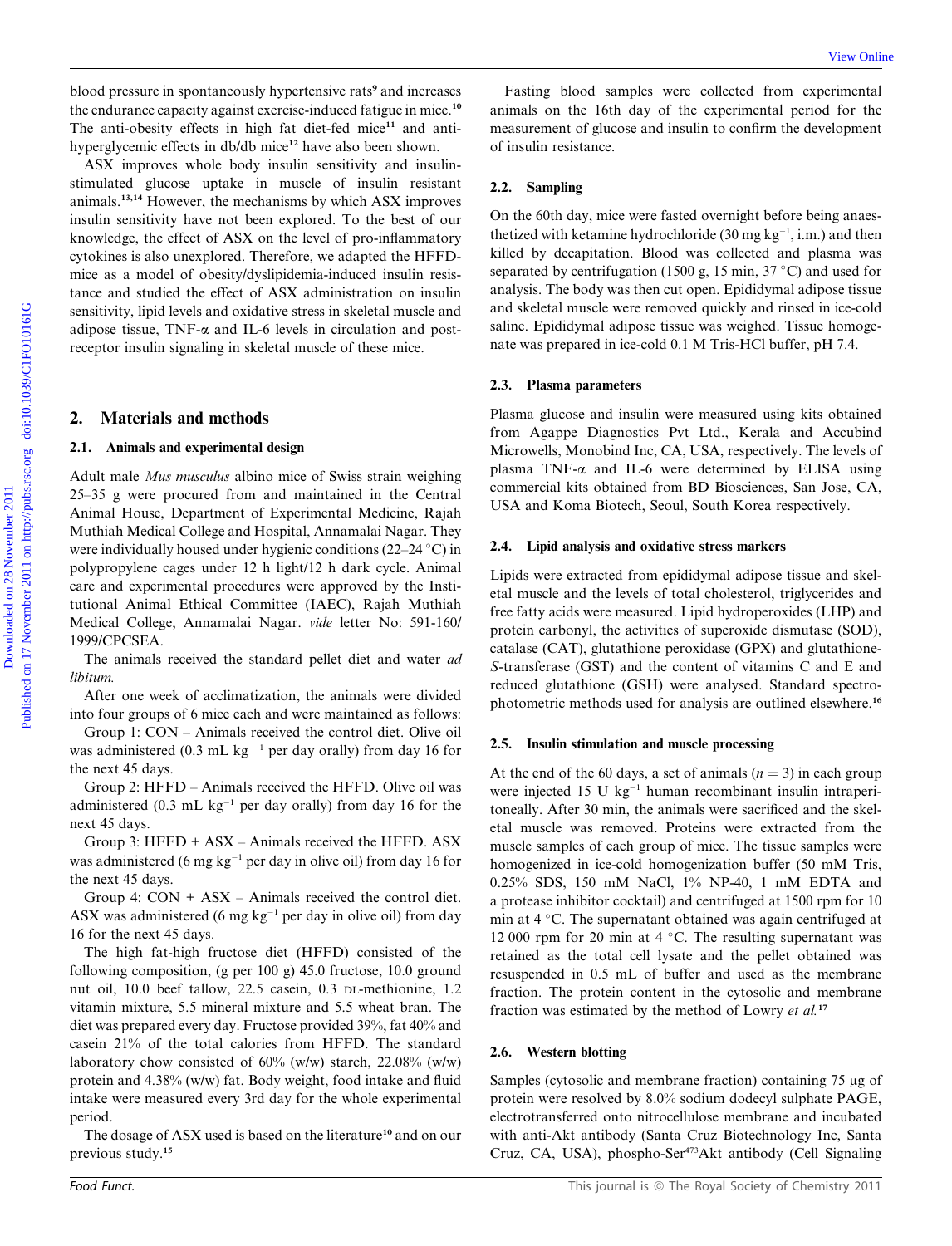Technology, Inc, Danvers, MA, USA) or anti-GLUT 4 antibody according to the manufacturer's instructions. The nitrocellulose membranes were then probed with respective secondary antibodies. In order to make sure that protein loading was equal in all samples, blots were probed with anti- $\beta$ -actin antibody (Sigma). Protein bands were visualized by enhanced chemiluminescence method using the SuperSignal West Pico Chemiluminescent substrate (Thermo Scientific). Quantification of band intensity was performed using AlphaEaseFc software.

#### 2.7. Immunoprecipitation and immunoblotting

Muscle homogenates (500 µg protein) were incubated overnight at  $4^{\circ}$ C with antibodies specific to insulin receptor- $\beta$  (Santa Cruz Biotechnology Inc, Santa Cruz, CA, USA) or IRS-1 (Cell Signaling Technology, Inc, Danvers, MA, USA) and the immune complexes were captured by adding  $50 \mu l$  protein-A agarose beads. Immune complexes were pelleted at 4000 g for 10 min at  $4 °C$  and washed thrice with the homogenization buffer. The immune complexes were suspended in Laemmli sample buffer and boiled for 5 min. Protein-A CL agarose was removed from the denatured proteins by centrifugation at 4000 g for 10 min at 4 °C. The supernatant was subjected to SDS-PAGE (8.0% gel) and electrotransferred onto nitrocellulose membrane. Following transfer, the membranes were probed with phosphotyrosine antibody (Cell Signaling Technology, Inc, Danvers, MA, USA) residues for the detection of tyrosine phosphorylation status of IR-b or p85PI3-kinase antibody for IRS1-p85PI3-kinase association. The immunoblot was stripped of bound antibodies and then re-probed with antibodies specific to insulin receptor- $\beta$  or IRS-1 to normalize the tyrosine phosphorylation or p85PI3 kinase. Protein band detection and quantification were performed as mentioned earlier. Technology, Inc. Dawners MA, USA) at anti-GLUT 4 satisfied) **3.2.** Lipli levels and lipid percediation probably and monotherines the manufacture is the consideration of the properties in the consideration of the satisfact

#### 2.8. Statistical analysis

All the values were expressed as means  $\pm$  SD of 6 mice from each group and statistically evaluated by one-way analysis of variance (ANOVA) followed by Duncan's Multiple Range Test (DMRT) for multiple comparisons. A value of  $p < 0.05$  was considered statistically significant.

#### 3. Results

### 3.1. General observations and plasma biochemistry

Food and fluid intake did not differ significantly between the experimental groups (data not shown). Significant increases in body weight and the epididymal fat pad weights in HFFD group were observed as compared to CON (Table 1). The plasma glucose and insulin levels were higher in the HFFD group than CON (Table 1,  $p < 0.05$ ). Furthermore, HFFD feeding caused significant increase in plasma levels of TNF- $\alpha$  and IL-6 (Table 1). The rise in fasting insulin level in HFFD group compared to CON confirms the development of insulin resistance after high calorie feeding. The levels were close to normal in ASX-treated HFFD-fed mice.

#### 3.2. Lipid levels and lipid peroxidation products

The levels of total lipid, TG, FFA and cholesterol in skeletal muscle were significantly increased (by 17%, 19%, 32% and 57%, respectively) and in adipose tissue (by 57%, 77%, 86% and 38%, respectively) in the HFFD-group as compared to CON. ASX treatment restored the lipid levels to near-normal levels (Table 2). HFFD group showed significantly higher levels of LHP and protein carbonyl as compared to CON (Table 2). In HFFD + ASX group, the levels of these variables were significantly lower  $(p < 0.05)$  as compared to HFFD.

#### 3.3. Enzymatic and non-enzymatic antioxidants status

The activities of SOD, CAT, GPX and GST in skeletal muscle were decreased by 37%, 32%, 22% and 20%, respectively in skeletal muscle and by 52%, 34%, 38% and 30%, respectively in adipose tissue of HFFD as compared to CON (Table 3). In HFFD + ASX, the activities returned back to near-normal. The levels of vitamins C, E and GSH in skeletal muscle and adipose tissue were significantly lower in the HFFD group than in CON (Table 3). In HFFD + ASX, the levels of these non-enzymatic antioxidants were brought to near-normal as compared to untreated HFFD group. No significant differences were observed between CON and CON + ASX groups in the antioxidant status.

### 3.4. ASX improves insulin signal transduction in the skeletal muscle of HFFD-fed mice

The protein levels of IR- $\beta$  and IRS-1 were similar between these groups. HFFD feeding markedly reduced insulin-stimulated IR-b tyrosine phosphorylation and IRS-1/PI3K association. However, ASX supplementation caused a significant increase in the tyrosine phosphorylation of IR- $\beta$  (Fig. 1) and insulin stimulated p85PI3-kinase-IRS-1 association (Fig. 2) compared to HFFD-fed mice. Total Akt did not differ between ASXuntreated and ASX-treated HFFD-fed mice but insulin-stimulated Akt-Ser<sup>473</sup> phosphorylation (Fig. 3) was significantly higher  $(p \le 0.05)$  in the ASX + HFFD group. Insulin-stimulated GLUT-4 protein level in the membrane fraction (Fig. 4) of skeletal muscle from HFFD-fed mice was reduced to about 43% of that in CON group. On the other hand insulin-stimulated GLUT-4 protein level was higher in  $\text{ASX}$  + HFFD mice than that of mice fed HFFD alone and reached that observed in CON.

#### 4. Discussion

ASX has been shown previously to lower plasma glucose and insulin levels and improve insulin sensitivity. In our previous study, we found that ASX improved liver function and limited lipid accumulation in liver of HFFD-fed mice without any toxic effects.<sup>15</sup> This study reports its effects on post-receptor insulin signaling events in the skeletal muscle of HFFD-fed mice. The important findings in this study are 1) ASX significantly lowers plasma insulin and glucose in HFFD-fed mice and improves insulin sensitivity and 2) ASX administration to HFFD-fed mice potentiates post-receptor insulin signaling events in skeletal muscle and reduces oxidative stress and inflammation. These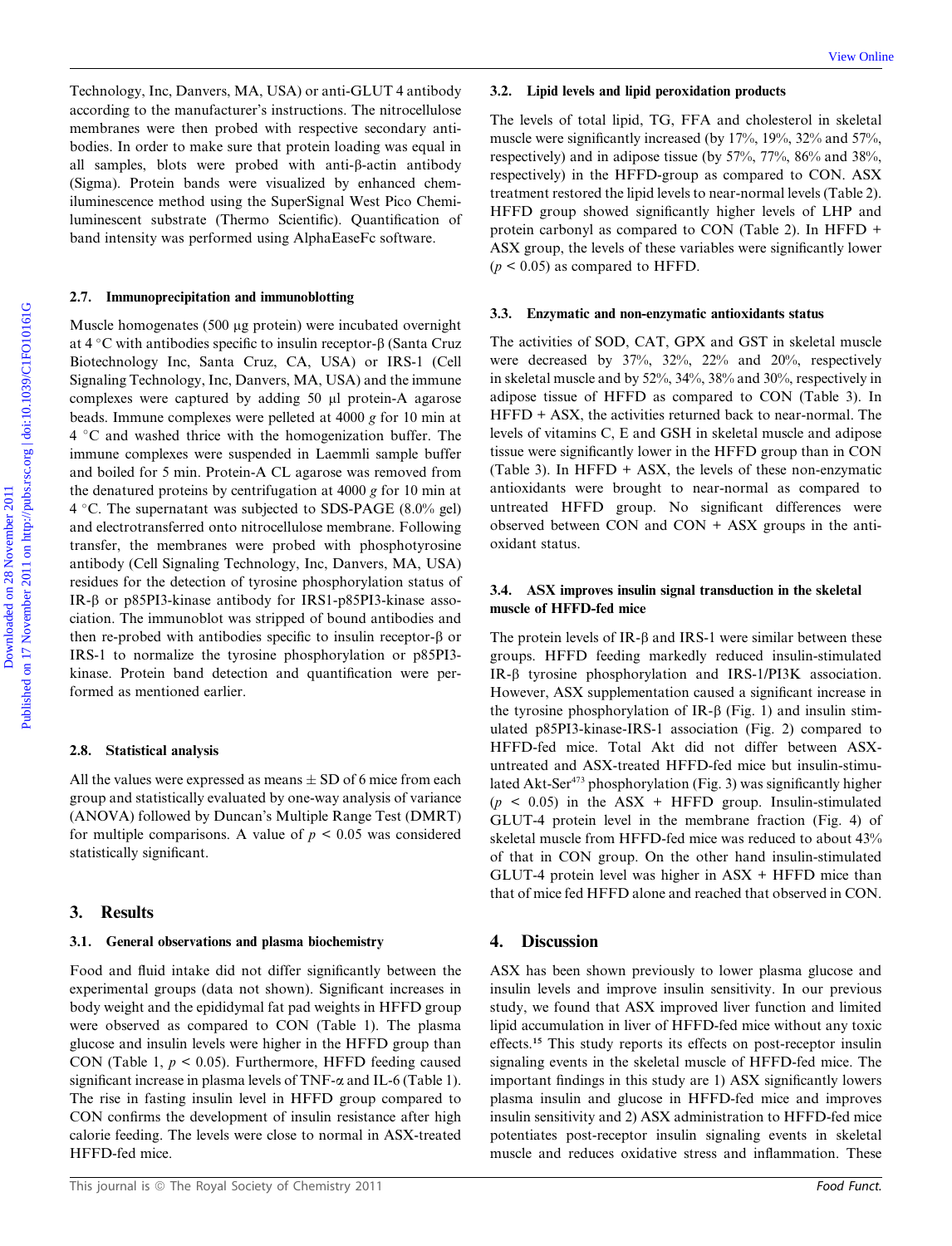**Table 1** Body weight, epididymal fat weight, plasma parameters<sup> $a,b$ </sup>

| Parameters                                                                                                                                                                                                                                                                                                                                                                                                                                                                                                                                                                                                                                                                                                                                         | <b>CON</b>                          | <b>HFFD</b>                                                     | HFFD + ASX                                                                                                                                                                                                                                                                                                          | $CON + ASX$                          |
|----------------------------------------------------------------------------------------------------------------------------------------------------------------------------------------------------------------------------------------------------------------------------------------------------------------------------------------------------------------------------------------------------------------------------------------------------------------------------------------------------------------------------------------------------------------------------------------------------------------------------------------------------------------------------------------------------------------------------------------------------|-------------------------------------|-----------------------------------------------------------------|---------------------------------------------------------------------------------------------------------------------------------------------------------------------------------------------------------------------------------------------------------------------------------------------------------------------|--------------------------------------|
| Initial body weight $(g)$                                                                                                                                                                                                                                                                                                                                                                                                                                                                                                                                                                                                                                                                                                                          | $27.17 \pm 0.75$                    | $26.50 \pm 0.55$                                                | $26.83 \pm 0.75$                                                                                                                                                                                                                                                                                                    | $26.67 \pm 0.82$                     |
| Final body weight (g)                                                                                                                                                                                                                                                                                                                                                                                                                                                                                                                                                                                                                                                                                                                              | $31.33 \pm 0.74$                    | $36.66 \pm 0.74$ <sup>c</sup>                                   | $33.01 \pm 0.81^{d}$                                                                                                                                                                                                                                                                                                | $30.88 \pm 0.95$                     |
| Epididymal fat pad weight (g per 100 g b.w.)                                                                                                                                                                                                                                                                                                                                                                                                                                                                                                                                                                                                                                                                                                       | $1.10 \pm 0.06$                     | $3.10 \pm 0.25$ <sup>c</sup>                                    | $1.40 \pm 0.08^d$                                                                                                                                                                                                                                                                                                   | $0.90\pm0.05$                        |
| Glucose (mg $dL^{-1}$ )                                                                                                                                                                                                                                                                                                                                                                                                                                                                                                                                                                                                                                                                                                                            | $83.91 \pm 4.52$                    | $134.81 \pm 8.98^{c}$                                           | $98.77 \pm 4.74^d$                                                                                                                                                                                                                                                                                                  | $82.66 \pm 4.74$                     |
| Insulin ( $\mu$ U mL <sup>-1</sup> )                                                                                                                                                                                                                                                                                                                                                                                                                                                                                                                                                                                                                                                                                                               | $17.42 \pm 1.46$                    | $30.54 \pm 2.63^c$                                              | $22.24 \pm 1.76^d$                                                                                                                                                                                                                                                                                                  | $18.67 \pm 0.96$                     |
| TNF- $\alpha$ (pg mL <sup>-1</sup> )<br>IL-6 (pg mL $^{-1}$ )                                                                                                                                                                                                                                                                                                                                                                                                                                                                                                                                                                                                                                                                                      | $11.63 \pm 0.80$<br>$89.89 \pm 4.9$ | $38.15 \pm 1.89$ <sup>c</sup><br>$194.57 \pm 12.5$ <sup>c</sup> | $19.25 \pm 0.93^d$<br>$112.76 \pm 6.3^d$                                                                                                                                                                                                                                                                            | $14.41 \pm 0.98$<br>$95.92 \pm 6.45$ |
| fructose diet fed mice treated with astaxanthin; CON + ASX – control mice treated with astaxanthin. $\degree$ Significant as compared to CON ( $p < 0.05$ ;<br>ANOVA followed by DMRT). $^d$ Significant as compared to HFFD ( $p < 0.05$ ; ANOVA followed by DMRT).                                                                                                                                                                                                                                                                                                                                                                                                                                                                               |                                     |                                                                 |                                                                                                                                                                                                                                                                                                                     |                                      |
| HFFD consumption caused insulin resistance on the 16th day<br>(data not shown) and at the end of study. Consumption of high                                                                                                                                                                                                                                                                                                                                                                                                                                                                                                                                                                                                                        |                                     |                                                                 | insulin signaling and contribute to the development of insulin<br>resistance. <sup>23</sup> Administration of HFFD caused insulin resistance                                                                                                                                                                        |                                      |
| The muscle samples for investigating insulin signaling events                                                                                                                                                                                                                                                                                                                                                                                                                                                                                                                                                                                                                                                                                      |                                     | signaling pathway in skeletal muscle.                           | in mice as assessed by fasting hyperinsulinemia. Concomitant<br>with this, HFFD also interrupted IRS-PI3K-Akt insulin<br>Enzymatic antioxidants such as SOD, CAT and GPx are<br>themselves susceptible to free radicals attack. These primary<br>antioxidant enzymes are involved in the direct elimination of free |                                      |
|                                                                                                                                                                                                                                                                                                                                                                                                                                                                                                                                                                                                                                                                                                                                                    |                                     |                                                                 | radicals. Decreased levels of vitamins C and E could be either due<br>to increased utilization for trapping free radicals or due to<br>decreased regeneration from their oxidized forms. <sup>23</sup><br>Adipose tissue from HFFD-fed mice is fat laden as evident                                                 |                                      |
| fat plus high fructose or sucrose diet accelerates the development<br>of obesity and insulin resistance. <sup>18,19</sup> Previous studies have<br>demonstrated that high fat plus fructose produces defects in<br>proximal steps of insulin signaling and decreases insulin stimu-<br>lated PI-3kinase activity. <sup>20</sup><br>were prepared from animals after insulin stimulation since<br>previous studies have noted no changes in the downstream<br>insulin signaling proteins in fructose-fed rats under basal state. <sup>21</sup><br>ASX treatment increased insulin-stimulated insulin receptor-<br>$\beta$ tyrosine phosphorylation and IRS-1 associated PI3-kinase<br>expression, p-Akt/Akt ratio and GLUT-4 translocation in skel- |                                     |                                                                 | from the lipid levels. Under these conditions, there is a net efflux<br>of lipids from adipose tissue resulting in ectopic fat uptake by                                                                                                                                                                            |                                      |
| etal muscle. These data provide strong evidence for blood<br>glucose-lowering and insulin sensitivity effects of ASX.<br>Oxidative stress in HFFD-fed mice could be due to hyper-                                                                                                                                                                                                                                                                                                                                                                                                                                                                                                                                                                  |                                     |                                                                 | skeletal muscle. This accounts for the rise in skeletal muscle<br>lipids. Intramyocellular lipid is a major culprit for the develop-<br>ment of insulin resistance mediated by the generation of toxic                                                                                                              |                                      |

Oxidative stress in HFFD-fed mice could be due to hyperglycemia since elevated glucose can generate free radicals via mechanisms like autooxidation, protein glycation and polyol pathway.<sup>22</sup> ROS can activate protein kinases like c-jun Nterminal protein kinase (JNK), p38 mitogen-activated protein kinases (p38 MAPK) and extracellular regulated kinases  $\frac{1}{2}$ 

Adipose tissue from HFFD-fed mice is fat laden as evident from the lipid levels. Under these conditions, there is a net efflux of lipids from adipose tissue resulting in ectopic fat uptake by skeletal muscle. This accounts for the rise in skeletal muscle lipids. Intramyocellular lipid is a major culprit for the development of insulin resistance mediated by the generation of toxic lipid metabolites such as long chain fatty acids, ceramide and diacylglyerol. There is evidence that these lipotoxic substances could negatively influence insulin sensitivity by activating the stress-sensitive pathways.<sup>24</sup> The reduction of lipid accumulation by ASX suggests that it might act to shift lipid metabolism from

Table 2 Levels of lipids and oxidative stress markers in skeletal muscle and adipose tissue<sup>a</sup>

| Parameters                              | <b>CON</b>       | <b>HFFD</b>                    | $HFPD + ASX$                  | $CON + ASX$      |
|-----------------------------------------|------------------|--------------------------------|-------------------------------|------------------|
| Skeletal muscle                         |                  |                                |                               |                  |
| Total lipid <sup>d</sup>                | $10.45 \pm 0.58$ | 12. 21 $\pm$ 0.89 <sup>b</sup> | $11.10 \pm 0.78$ <sup>c</sup> | $10.79 \pm 0.61$ |
| Cholesterol <sup>d</sup>                | $2.30 \pm 0.19$  | $2.75 \pm 0.13^{b}$            | $2.52 \pm 0.13^{c}$           | $2.24 \pm 0.17$  |
| Triglycerides <sup>d</sup>              | $4.31 \pm 0.34$  | $5.70 \pm 0.18^b$              | $4.78 \pm 0.17$ <sup>c</sup>  | $4.43 \pm 0.22$  |
| Free fatty acids <sup>d</sup>           | $1.28 \pm 0.10$  | $2.01 \pm 0.16^b$              | $1.75 \pm 0.13^{c}$           | $1.39 \pm 0.10$  |
| $LHP^e$                                 | $1.46 \pm 0.07$  | $2.38 \pm 0.17^b$              | $1.90 \pm 0.11^c$             | $1.60 \pm 0.11$  |
| Protein carbonyl <sup>e</sup>           | $0.22 \pm 0.02$  | $0.35 \pm 0.02^b$              | $0.26 \pm 0.02^c$             | $0.20 \pm 0.01$  |
| Adipose tissue                          |                  |                                |                               |                  |
| Total lipid <sup>d</sup>                | $12.35 \pm 0.61$ | $19.39 \pm 0.95^b$             | $13.44 \pm 0.76$ <sup>c</sup> | $12.25 \pm 0.65$ |
| Cholesterol <sup>d</sup>                | $3.07 \pm 0.18$  | $5.46 \pm 0.26^b$              | $3.31 \pm 0.17$ <sup>c</sup>  | $2.93 \pm 0.15$  |
| Triglycerides <sup><math>d</math></sup> | $4.66 \pm 0.27$  | $8.69 \pm 0.43^{b}$            | $5.56 \pm 0.23^c$             | $4.95 \pm 0.22$  |
| Free fatty $acids^d$                    | $3.31 \pm 0.17$  | $4.57 \pm 0.22^b$              | $3.55 \pm 0.17^{c}$           | $3.12 \pm 0.22$  |
| $LHP^e$                                 | $1.09 \pm 0.07$  | $1.80 \pm 0.11^b$              | $1.29 \pm 0.05^{c}$           | $1.17 \pm 0.06$  |
| Protein carbonyl <sup>e</sup>           | $0.26 \pm 0.01$  | $0.34 \pm 0.03^{b}$            | $0.29 \pm 0.02^c$             | $0.24 \pm 0.02$  |
|                                         |                  |                                |                               |                  |

<sup>a</sup> Values are means  $\pm$  SD of 6 mice from each group. CON – control mice; HFFD – high fat-high fructose diet fed mice; HFFD + ASX – high fat-high fructose diet fed mice treated with astaxanthin; CON + ASX – control mice treated with astaxanthin. b Significant as compared to CON (p < 0.05; ANOVA followed by DMRT). C Significant as compared to HFFD ( $p < 0.05$ ; ANOVA followed by DMRT), LHP-lipid hydroperoxides. <sup>d</sup> mg g<sup>-1</sup> tissue.  $e$  nmol mg<sup>-1</sup> protein.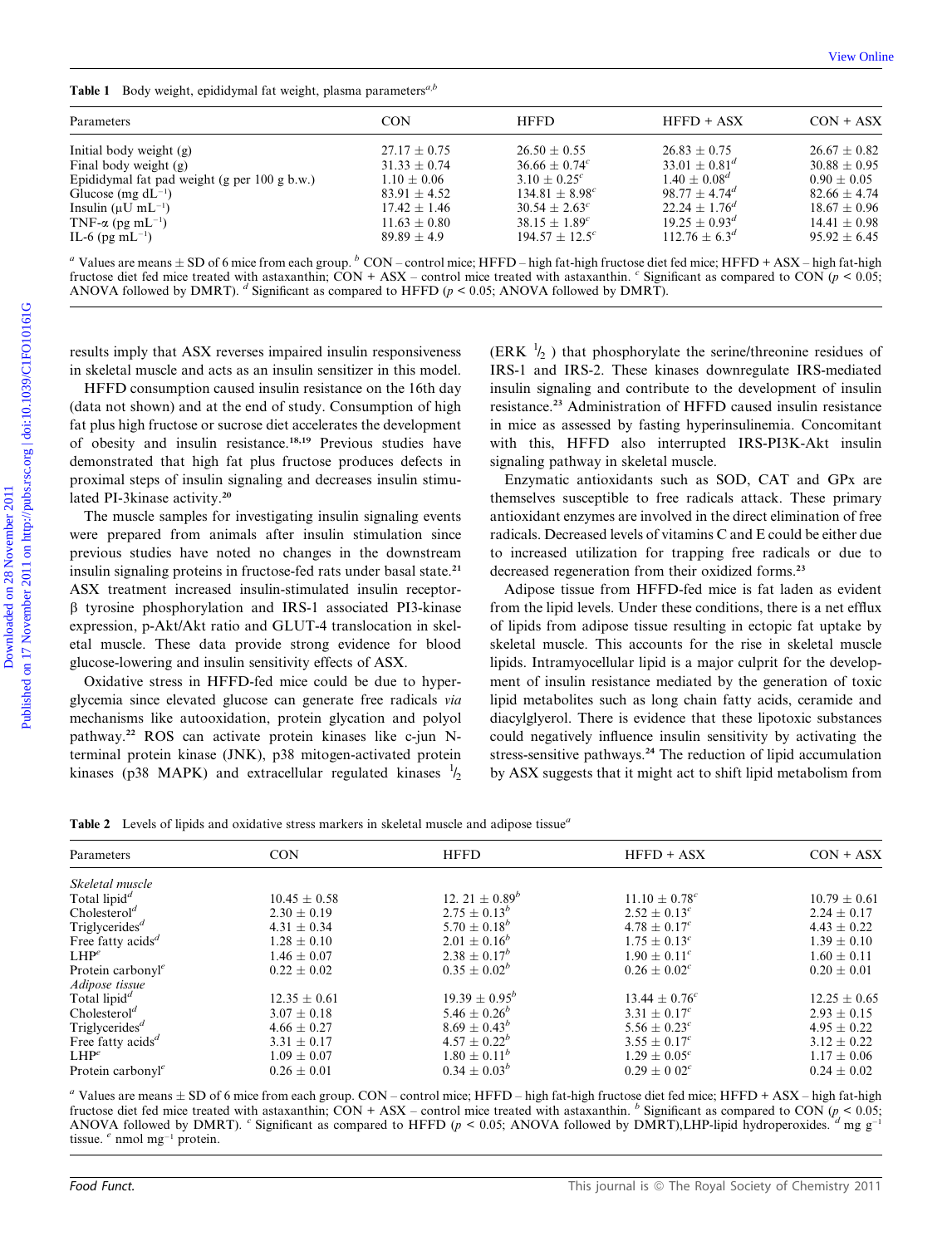Table 3 Activities of enzymatic antioxidants and the levels of non-enzymatice antioxidants ( $\mu$ mol mg<sup>-1</sup> protein) in skeletal muscle and adipose tissue<sup>*a*,a</sup>

| Parameters             | <b>CON</b>       | <b>HFFD</b>                                                                                                                             | HFFD + ASX                                                                                                                                                                                                                                                                                                                                                                                                                                                                       | $CON + ASX$                       |
|------------------------|------------------|-----------------------------------------------------------------------------------------------------------------------------------------|----------------------------------------------------------------------------------------------------------------------------------------------------------------------------------------------------------------------------------------------------------------------------------------------------------------------------------------------------------------------------------------------------------------------------------------------------------------------------------|-----------------------------------|
| Skeletal muscle        |                  |                                                                                                                                         |                                                                                                                                                                                                                                                                                                                                                                                                                                                                                  |                                   |
| $SOD^{e(A)}$           | $3.47 \pm 0.27$  | $2.17 \pm 0.12^b$                                                                                                                       | $2.73 \pm 0.24$ <sup>c</sup>                                                                                                                                                                                                                                                                                                                                                                                                                                                     | $3.32 \pm 0.25$                   |
| CAT <sup>e(B)</sup>    | $38.88 \pm 3.65$ | $26.30 \pm 2.52^b$                                                                                                                      | $31.02 \pm 2.65^c$                                                                                                                                                                                                                                                                                                                                                                                                                                                               | $35.32 \pm 2.92$                  |
| $GPX^{e(C)}$           | $5.20 \pm 0.44$  | $4.03 \pm 0.28^b$                                                                                                                       | $4.49 \pm 0.20^c$                                                                                                                                                                                                                                                                                                                                                                                                                                                                | $4.95 \pm 0.46$                   |
| $GST^{e(D)}$           | $3.64 \pm 0.24$  | $2.93 \pm 0.20^b$                                                                                                                       | $3.30 \pm 0.30^c$                                                                                                                                                                                                                                                                                                                                                                                                                                                                | $3.70 \pm 0.22$                   |
| <b>GSH</b>             | $2.44 \pm 0.19$  | $1.17 \pm 0.13^{b}$                                                                                                                     | $1.70 \pm 1.22^c$                                                                                                                                                                                                                                                                                                                                                                                                                                                                | $2.26 \pm 0.20$                   |
| Vitamin C              | $0.60 \pm 0.03$  | $0.35 \pm 0.02^b$                                                                                                                       | $0.45 \pm 0.03^c$                                                                                                                                                                                                                                                                                                                                                                                                                                                                | $0.56 \pm 0.03$                   |
| Vitamin E              | $0.68 \pm 0.04$  | $0.30 \pm 0.02^b$                                                                                                                       | $0.37 \pm 0.03^c$                                                                                                                                                                                                                                                                                                                                                                                                                                                                | $0.63 \pm 0.04$                   |
| Adipose tissue         |                  |                                                                                                                                         |                                                                                                                                                                                                                                                                                                                                                                                                                                                                                  |                                   |
| $SOD^{e(A)}$           | $2.85 \pm 0.13$  | $1.36 \pm 0.09^b$                                                                                                                       | $2.57 \pm 0.15^{c}$                                                                                                                                                                                                                                                                                                                                                                                                                                                              | $2.76 \pm 0.10$                   |
| $CAT^{e(B)}$           | $29.38 \pm 1.77$ | $19.32 \pm 1.25^b$                                                                                                                      | $22.12 \pm 1.68$ <sup>c</sup>                                                                                                                                                                                                                                                                                                                                                                                                                                                    | $27.52 \pm 1.65$                  |
| $GPX^{e(C)}$           | $3.62 \pm 0.22$  | $2.24 \pm 0.14^b$                                                                                                                       | $2.91 \pm 0.18^c$                                                                                                                                                                                                                                                                                                                                                                                                                                                                | $3.43 \pm 0.22$                   |
| $GST^{e(D)}$           | $2.84 \pm 0.11$  | $1.99 \pm 0.11^b$                                                                                                                       | $2.22 \pm 0.13^c$                                                                                                                                                                                                                                                                                                                                                                                                                                                                | $2.74 \pm 0.15$                   |
| <b>GSH</b>             | $1.87 \pm 0.09$  | $0.95 \pm 0.05^b$                                                                                                                       | $1.35 \pm 0.05^{c}$                                                                                                                                                                                                                                                                                                                                                                                                                                                              | $1.79 \pm 0.08$                   |
|                        | $0.38 \pm 0.02$  | $0.20 \pm 0.01^b$                                                                                                                       | $0.31 \pm 0.02^c$                                                                                                                                                                                                                                                                                                                                                                                                                                                                | $0.36 \pm 0.02$                   |
|                        |                  |                                                                                                                                         |                                                                                                                                                                                                                                                                                                                                                                                                                                                                                  |                                   |
|                        | $0.44 \pm 0.03$  | $0.23 \pm 0.01^b$                                                                                                                       | $0.36 \pm 0.01^c$<br>" Values are means $\pm$ SD of 6 mice from each group. CON – control mice; HFFD – high fat-high fructose diet fed mice; HFFD + ASX – high fat-high<br>fructose diet fed mice treated with astaxanthin; CON + ASX – control mice treated with astaxanthin. <sup>b</sup> Significant as compared to CON ( $p < 0.05$ ;<br>ANOVA followed by DMRT). Climaticant as compared to HFFD ( $p < 0.05$ ; ANOVA followed by DMRT). Climatic superoxide dismutase, CAT | $0.42 \pm 0.02$                   |
| Vitamin C<br>Vitamin E |                  |                                                                                                                                         | - catalase, GPX - glutathione peroxidase, GST - glutathione-S-transferase, GSH - reduced glutathione. $e^{A}$ - Amount of enzyme which gave 50%<br>inhibition of nirtobluetetrazolium (NBT) reduction/mg protein; $B$ – moles of H <sub>2</sub> O <sub>2</sub> utilized/min/mg protein; $C$ – umoles of GSH utilized/min/mg                                                                                                                                                      |                                   |
|                        |                  | protein; <sup>D</sup> – nmoles of glutathione-1-chloro 2,4-dinitrobenzene (CDNB) conjugate formed/min/mg protein.<br>IB: $p-Y-IR-\beta$ |                                                                                                                                                                                                                                                                                                                                                                                                                                                                                  |                                   |
|                        | IP: IR- $\beta$  |                                                                                                                                         | $IP: IRS-1$                                                                                                                                                                                                                                                                                                                                                                                                                                                                      |                                   |
|                        |                  |                                                                                                                                         | IRS-1 associated p85PI3K/IRS-1                                                                                                                                                                                                                                                                                                                                                                                                                                                   | IB: p85PI3K associated with IRS-1 |

<sup>a</sup> Values are means  $\pm$  SD of 6 mice from each group. CON – control mice; HFFD – high fat-high fructose diet fed mice; HFFD + ASX – high fat-high fructose diet fed mice treated with astaxanthin; CON + ASX – control mice treated with astaxanthin.  $\frac{b}{b}$  Significant as compared to CON (p < 0.05; ANOVA followed by DMRT). <sup>c</sup> Significant as compared to HFFD ( $p < 0.05$ ; ANOVA followed by DMRT). <sup>d</sup> SOD – superoxide dismutase, CAT catalase, GPX – glutathione peroxidase, GST – glutathione-S-transferase, GSH – reduced glutathione.  $e^{\lambda}$  – Amount of enzyme which gave 50% inhibition of nirtobluetetrazolium (NBT) reduction/mg protein;  $B -$  moles of H<sub>2</sub>O<sub>2</sub> utilized/min/mg protein;  $C -$  umoles of GSH utilized/min/mg protein; <sup>D</sup> – nmoles of glutathione-1-chloro 2,4-dinitrobenzene (CDNB) conjugate formed/min/mg protein.



Fig. 1 Effect of ASX on IR-beta tyrosine phosphorylation in skeletal muscle of experimental animals after insulin stimulation. The extent of IR-b tyrosine phosphorylation was assessed by an anti-phospho tyrosine western blot of IR- $\beta$  immunoprecipitates. Blots were stripped of bound antibodies and re-probed with anti-IR- $\beta$  antibody to normalize the blots for protein levels. Densitometric quantification of phosphotyrosine IR- $\beta$  to IR- $\beta$  level is expressed as relative arbitrary units. Data are expressed as means  $\pm$  SD for 3 mice. IP – immunoprecipitation; IB – immunoblotting. \*  $p \le 0.05$  Compared to control; †  $p \le 0.05$ Compared to HFFD.

synthesis and storage to oxidation and thereby deactivate the stress pathways. ASX has been shown to stimulate the increased utilization of fattyacids as the source of energy in cells by accelerating the oxidation of lipids.<sup>11</sup> Thus ASX negates the lipotoxicity effects of HFFD feeding.



Fig. 2 Effect of ASX on association of p85PI3-kinase with IRS-1 in skeletal muscle of experimental animals after insulin stimulation. The association of the p85PI3-kinase with IRS-1 protein was assessed by an anti-p85PI3-kinase western blot of IRS-1 immunoprecipitates. Blots were stripped and re-probed with anti-IRS-1 antibody to normalize the blots for protein levels. Densitometric quantification of IRS-1 associated p85PI3-kinase to IRS-1 level is expressed as relative arbitrary units. Data are expressed as means  $\pm$  SD for 3 mice. IP – immunoprecipitation; IB – immunoblotting. \*  $p < 0.05$  Compared to control; †  $p < 0.05$  Compared to HFFD.

Food intake of mice did not differ significantly between the groups but HFFD-fed mice received more calories than the CON. This has been reported by us in an earlier publication.<sup>15</sup> This suggests that ASX may act by increasing energy expenditure by promoting fat oxidation. One limitation in this study is that energy expenditure and fat oxidation in different groups by indirect calorimetry are not measured. ASX has been shown to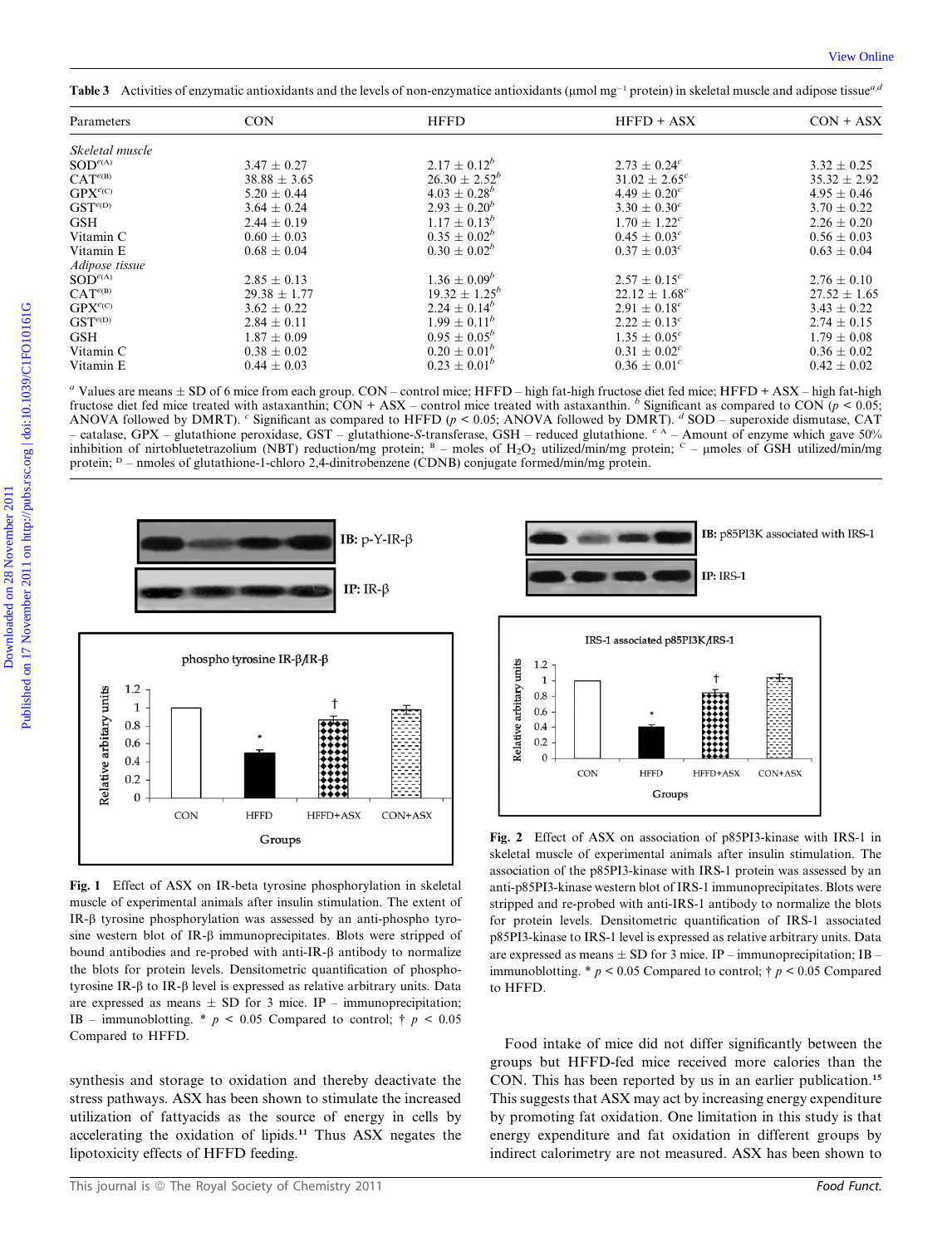

Fig. 3 Effect of ASX on Akt phosphorylation in skeletal muscle of experimental animals after insulin stimulation. For determining the extent of Akt activation, proteins were immunoblotted with phosphospecific anti-Ser<sup>473</sup> Akt antibody. Blots were stripped and re-probed with anti-Akt antibody to normalize the blots for protein levels. Densitometric quantification of pAktSer<sup>473</sup> to Akt levels is expressed as relative arbitrary units. Data are expressed as means  $\pm$  SD for 3 mice. IB – immunoblotting;  $* p < 0.05$  Compared to control;  $\dagger p < 0.05$  Compared to HFFD.



Fig. 4 Effect of ASX on GLUT-4 translocation in skeletal muscle of experimental animals after insulin stimulation. For determining the extent of GLUT-4 translocation to the membrane proteins were immunoblotted with anti-GLUT-4 antibody. Blots were stripped and re-probed with anti- $\beta$ -actin antibody to normalize the blots for protein levels. Densitometric quantification of GLUT-4 to  $\beta$ -actin levels is expressed as relative arbitrary units. Data are expressed as means  $\pm$  SD for 3 mice. IB – immunoblotting; PM – plasma membrane  $*$   $p$  < 0.05 compared to control;  $\dagger p$  < 0.05 Compared to HFFD.

increase fatty acid catabolism in skeletal muscle during exercise through the upregulation of carnitine palmitoyltransferase-I. Ikeuchi et al.<sup>11</sup> also noted that ASX has no effect on food intake

but reduces body weight in obese mice possibly by increasing energy expenditure. This explains the mechanism by which ASX promotes weight reduction and increases energy expenditure in HFFD-mice. A weight-matched control group to distinguish the effect of ASX to alter the studied parameters is necessary to address this issue and will be undertaken in future.

Fat accumulation in adipose tissue is associated with chronic low-grade inflammation, which is suggested to be a potential mechanism for obesity-induced insulin resistance.<sup>25</sup> Recent studies suggest that increased circulating FFAs may exert proinflammatory and insulin-desensitizing effects by interacting with toll-like receptors. This interaction turns on several intracellular inflammatory signaling pathways that impose negative effects on insulin signaling cascade.<sup>26</sup> HFFD-fed mice appear to suffer from systemic inflammation as suggested by elevated IL-6 and TNF-a levels. An increase in inflammatory pathways related to insulin resistance in rats fed high fat diets has been suggested.<sup>27</sup>

TNF- $\alpha$  increases serine phosphorylation of both IR- $\beta$  and IRS-1 and decreases tyrosine phosphorylation. This leads to increased ubiquitination/proteosomal degradation of IRS-1, or decreased ability of IRS-1 to engage the p85 subunit of PI3K leading to insulin resistance. IL-6 upregulates suppressor of cytokine signaling-3 protein (SOCS-3) via activation of signal transducer and activator of transcription (STAT) 3. Activated SOCS-3 can bind directly to the insulin receptor, inhibit tyrosine phosphorylation of IRS-1 and -2 and interrupt insulin signaling.<sup>28</sup> A notable decrease in circulating levels of TNF- $\alpha$  and IL-6 in ASX-treated animals suggest that ASX may influence insulin action through its anti-inflammatory activity. Further studies are needed to understand the mechanisms underlying the regulatory effects of the ASX on the expression of these cytokines and inflammatory pathways.

# 5. Conclusion

The present study demonstrates that ASX administration is associated with improved insulin signaling in skeletal muscle despite the consumption of HFFD possibly by lowering oxidative stress and lipid accumulation. Thus ASX might be a novel approach for the treatment of insulin resistance and associated disorders.

# Acknowledgements

This study was financially supported by a project grant from the University Grants Commission, New Delhi, India.

### **References**

- 1 J. Y. Cho and J. Park, Contribution of Natural Inhibitors to the Understanding of the PI3K/PDK1/PKB Pathway in the Insulinmediated Intracellular Signaling Cascade, Int. J. Mol. Sci., 2008, 9, 2217–2230.
- 2 A. R. Saltiel and C. R. Kahn, Insulin signalling and the regulation of glucose and lipid metabolism, Nature, 2001, 414, 799–806.
- 3 E. Phielix and M. Mensink, Type 2 diabetes mellitus and skeletal muscle metabolic function, Physiol. Behav., 2008, 94, 252–258.
- 4 S. E. Shoelson, J. Lee and A. B. Goldfine, Inflammation and insulin resistance, J. Clin. Invest., 2006, 116, 1793–1801.
- 5 T. Wada, H. Kenmochi, Y. Miyashita, M. Sasaki, M. Ojima, M. Sasahara, D. Koya, H. Tsuneki and T. Sasaoka, Spironolactone improves glucose and lipid metabolism by ameliorating hepatic